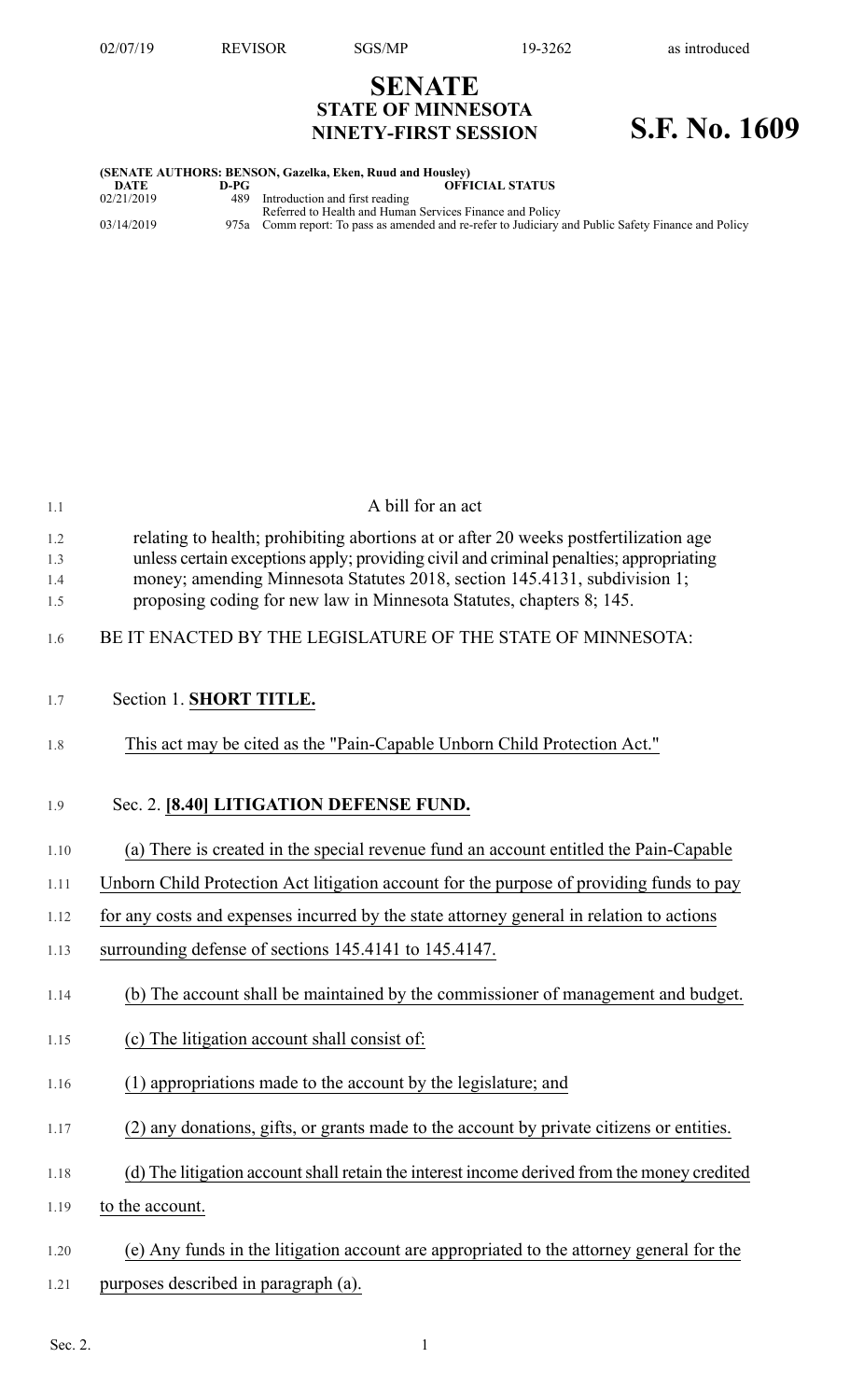| 2.1  | Sec. 3. Minnesota Statutes 2018, section 145.4131, subdivision 1, is amended to read:       |
|------|---------------------------------------------------------------------------------------------|
| 2.2  | Subdivision 1. Forms. (a) Within 90 days of July 1, 1998, the commissioner shall prepare    |
| 2.3  | a reporting form for use by physicians or facilities performing abortions. A copy of this   |
| 2.4  | section shall be attached to the form. A physician or facility performing an abortion shall |
| 2.5  | obtain a form from the commissioner.                                                        |
| 2.6  | (b) The form shall require the following information:                                       |
| 2.7  | (1) the number of abortions performed by the physician in the previous calendar year,       |
| 2.8  | reported by month;                                                                          |
| 2.9  | (2) the method used for each abortion;                                                      |
| 2.10 | (3) the approximate gestational age expressed in one of the following increments:           |
| 2.11 | (i) less than nine weeks;                                                                   |
| 2.12 | (ii) nine to ten weeks;                                                                     |
| 2.13 | $(iii)$ 11 to 12 weeks;                                                                     |
| 2.14 | $(iv)$ 13 to 15 weeks;                                                                      |
| 2.15 | $(v)$ 16 to 20 weeks;                                                                       |
| 2.16 | $(vi)$ 21 to 24 weeks;                                                                      |
| 2.17 | $(vii)$ 25 to 30 weeks;                                                                     |
| 2.18 | $(viii)$ 31 to 36 weeks; or                                                                 |
| 2.19 | $(ix)$ 37 weeks to term;                                                                    |
| 2.20 | (4) the age of the woman at the time the abortion was performed;                            |
| 2.21 | (5) the specific reason for the abortion, including, but not limited to, the following:     |
| 2.22 | (i) the pregnancy was a result of rape;                                                     |
| 2.23 | (ii) the pregnancy was a result of incest;                                                  |
| 2.24 | (iii) economic reasons;                                                                     |
| 2.25 | (iv) the woman does not want children at this time;                                         |
| 2.26 | (v) the woman's emotional health is at stake;                                               |
| 2.27 | (vi) the woman's physical health is at stake;                                               |
|      |                                                                                             |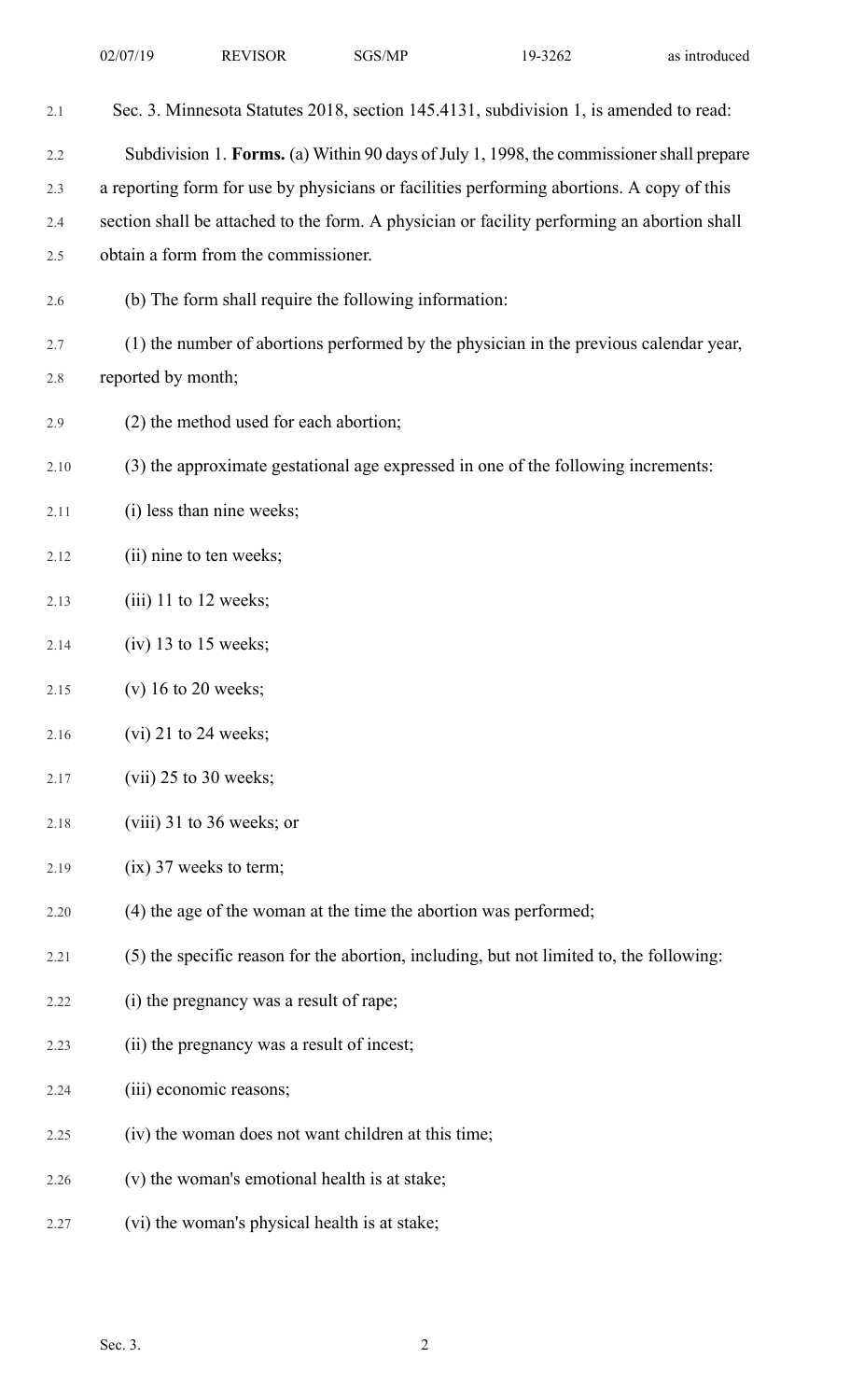- 3.1 (vii) the woman will suffer substantial and irreversible impairment of a major bodily
- 3.2 function if the pregnancy continues;
- 3.3 (viii) the pregnancy resulted in fetal anomalies; or
- 3.4 (ix) unknown or the woman refused to answer;
- 3.5 (6) the number of prior induced abortions;
- 3.6 (7) the number of prior spontaneous abortions;
- 3.7 (8) whether the abortion was paid for by:
- 3.8 (i) private coverage;
- 3.9 (ii) public assistance health coverage; or
- 3.10 (iii) self-pay;
- 3.11 (9) whether coverage was under:
- 3.12 (i) a fee-for-service plan;
- 3.13 (ii) a capitated private plan; or
- 3.14 (iii) other;
- 3.15 (10) complications, if any, for each abortion and for the aftermath of each abortion.

3.16 Space for a description of any complications shall be available on the form;

- 3.17 (11) the medical specialty of the physician performing the abortion;
- 3.18 (12) if the abortion was performed via telemedicine, the facility code for the patient and 3.19 the facility code for the physician; and
- 3.20 (13) whether the abortion resulted in a born alive infant, as defined in section 145.423,
- 3.21 subdivision 4, and:
- 3.22 (i) any medical actions taken to preserve the life of the born alive infant;
- 3.23 (ii) whether the born alive infant survived; and
- 3.24 (iii) the status of the born alive infant, should the infant survive, if known.;
- 3.25 (14) whether a determination of probable postfertilization age was made and the probable
- 3.26 postfertilization age determined, including:
- 3.27 (i) the method used to make such a determination; or
- 3.28 (ii) if a determination was not made prior to performing an abortion, the basis of the
- 3.29 determination that a medical emergency existed; and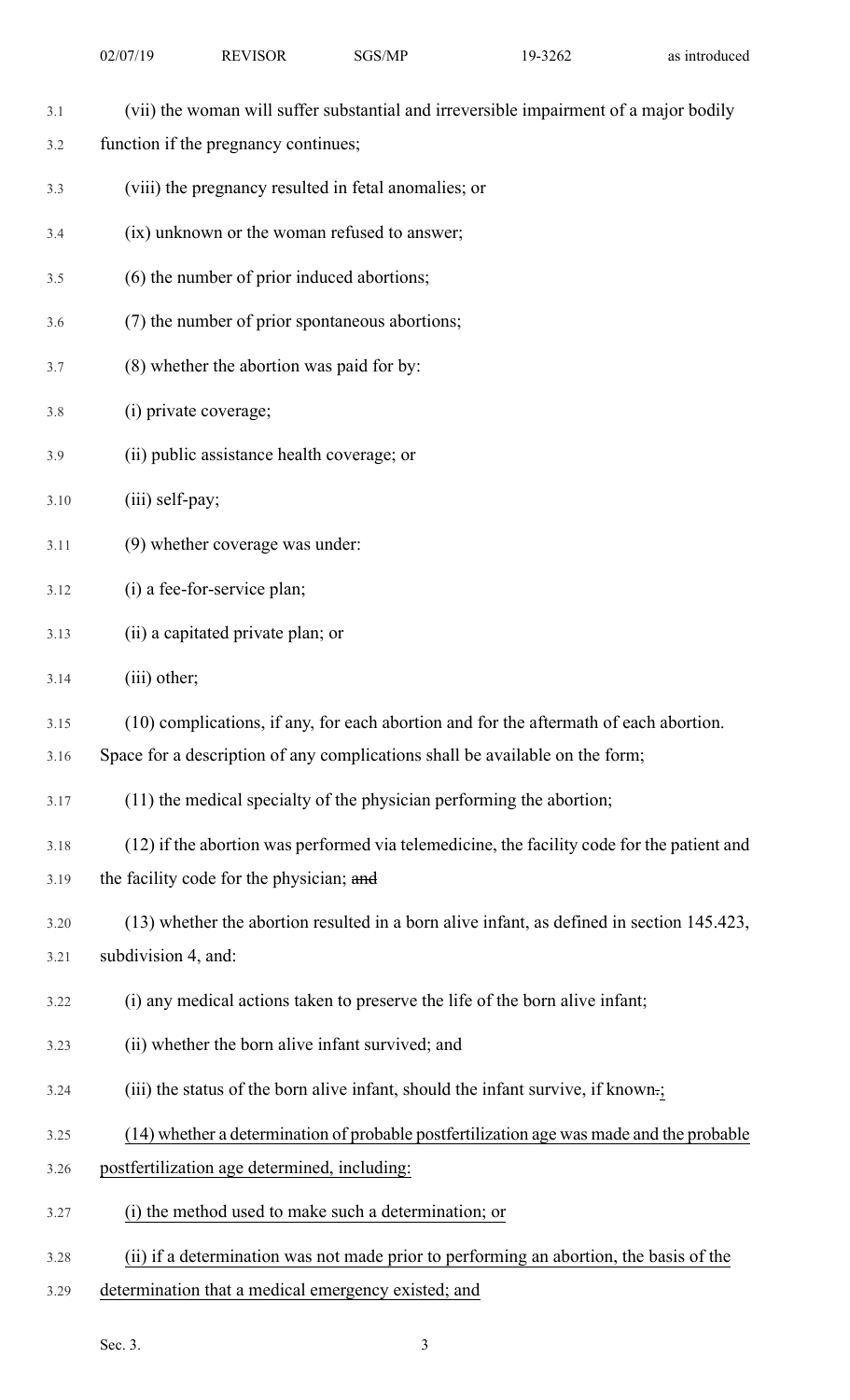| 02/07/19 | <b>REVISOR</b> | SGS/MP | 19-3262 | as introduced |
|----------|----------------|--------|---------|---------------|
|          |                |        |         |               |

| 4.1  | (15) for abortions performed after a determination of postfertilization age of 20 or more          |
|------|----------------------------------------------------------------------------------------------------|
| 4.2  | weeks, the basis of the determination that the pregnant woman had a condition that so              |
| 4.3  | complicated her medical condition as to necessitate the abortion of her pregnancy to avert         |
| 4.4  | her death or to avert serious risk of substantial and irreversible physical impairment of a        |
| 4.5  | major bodily function, not including psychological or emotional conditions.                        |
|      |                                                                                                    |
| 4.6  | Sec. 4. [145.4141] DEFINITIONS.                                                                    |
| 4.7  | Subdivision 1. Scope. For purposes of sections 145.4141 to 145.4147, the following                 |
| 4.8  | terms have the meanings given them.                                                                |
| 4.9  | Subd. 2. Abortion. "Abortion" means the use or prescription of any instrument, medicine,           |
| 4.10 | drug, or any other substance or device to terminate the pregnancy of a woman known to be           |
| 4.11 | pregnant, with an intention other than to increase the probability of a live birth; to preserve    |
| 4.12 | the life or health of the child after live birth; or to remove a dead unborn child who died as     |
| 4.13 | the result of natural causes in utero, accidental trauma, or a criminal assault on the pregnant    |
| 4.14 | woman or her unborn child; and which causes the premature termination of the pregnancy.            |
| 4.15 | Subd. 3. Attempt to perform or induce an abortion. "Attempt to perform or induce                   |
| 4.16 | an abortion" means an act, or an omission of a statutorily required act, that, under the           |
| 4.17 | circumstances as the actor believes them to be, constitutes a substantial step in a course of      |
| 4.18 | conduct planned to culminate in the performance or induction of an abortion in this state in       |
| 4.19 | violation of sections 145.4141 to 145.4147.                                                        |
| 4.20 | Subd. 4. Fertilization. "Fertilization" means the fusion of a human spermatozoon with              |
| 4.21 | a human ovum.                                                                                      |
| 4.22 | Subd. 5. Medical emergency. "Medical emergency" means a condition that, in reasonable              |
| 4.23 | medical judgment, so complicates the medical condition of the pregnant woman that it               |
| 4.24 | necessitates the immediate abortion of her pregnancy without first determining                     |
| 4.25 | postfertilization age to avert her death or for which the delay necessary to determine             |
| 4.26 | postfertilization age will create serious risk of substantial and irreversible physical impairment |
| 4.27 | of a major bodily function not including psychological or emotional conditions. No condition       |
| 4.28 | shall be deemed a medical emergency if based on a claim or diagnosis that the woman will           |
| 4.29 | engage in conduct which she intends to result in her death or in substantial and irreversible      |
| 4.30 | physical impairment of a major bodily function.                                                    |
| 4.31 | Subd. 6. Physician. "Physician" means any person licensed to practice medicine and                 |
|      |                                                                                                    |

4.32 surgery or osteopathic medicine and surgery in this state.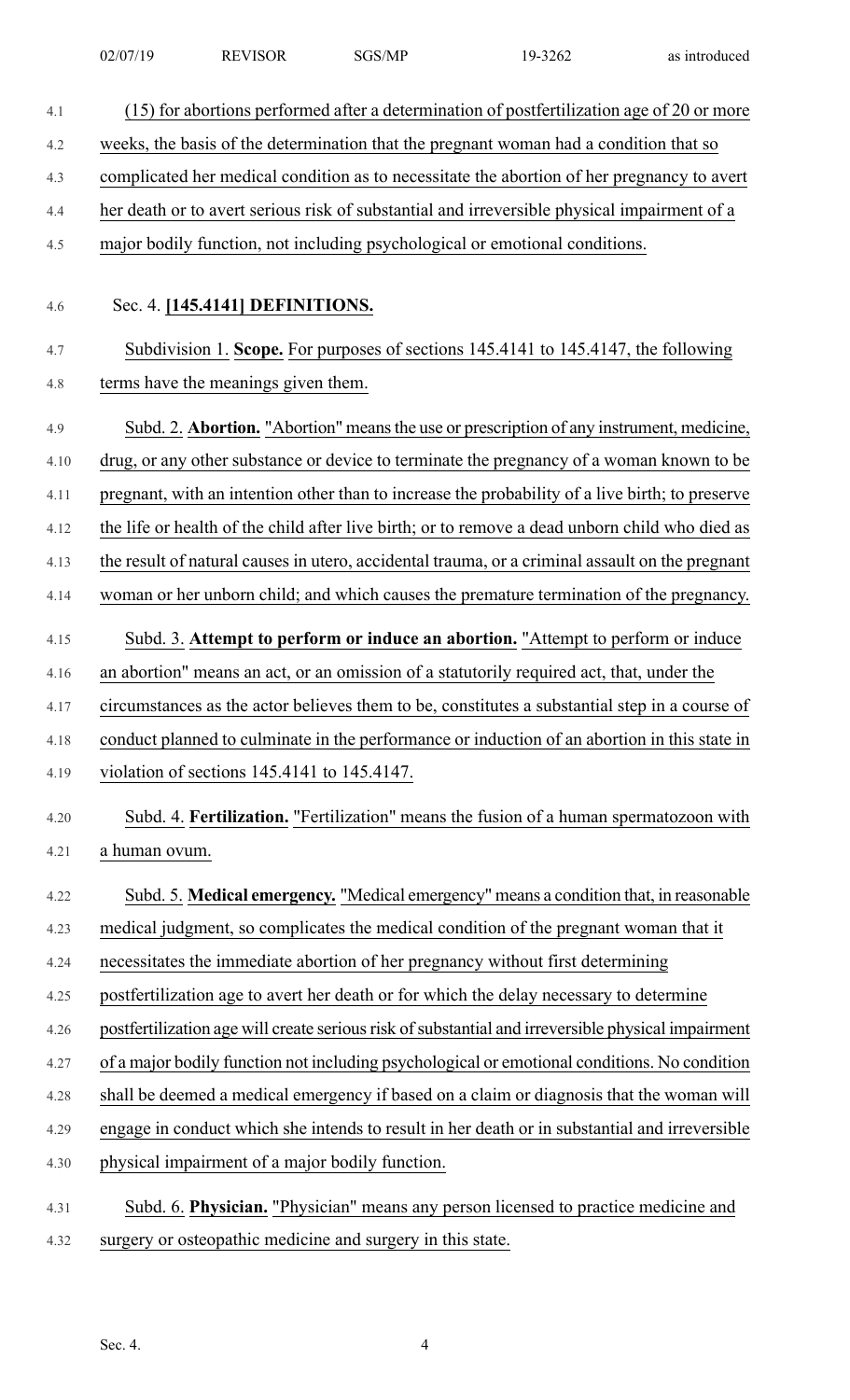|            | 02/07/19 | <b>REVISOR</b>                                                   | SGS/MP | 19-3262                                                                                          | as introduced |
|------------|----------|------------------------------------------------------------------|--------|--------------------------------------------------------------------------------------------------|---------------|
| 5.1        |          |                                                                  |        | Subd. 7. Postfertilization age. "Postfertilization age" means the age of the unborn child        |               |
| 5.2        |          |                                                                  |        | as calculated from the fusion of a human spermatozoon with a human ovum.                         |               |
|            |          |                                                                  |        |                                                                                                  |               |
| 5.3        |          |                                                                  |        | Subd. 8. Probable postfertilization age of the unborn child. "Probable postfertilization         |               |
| 5.4        |          |                                                                  |        | age of the unborn child" means what, in reasonable medical judgment, will with reasonable        |               |
| 5.5<br>5.6 |          | to be performed or induced.                                      |        | probability be the postfertilization age of the unborn child at the time the abortion is planned |               |
|            |          |                                                                  |        |                                                                                                  |               |
| 5.7        |          |                                                                  |        | Subd. 9. Reasonable medical judgment. "Reasonable medical judgment" means a                      |               |
| 5.8        |          |                                                                  |        | medical judgment that would be made by a reasonably prudent physician knowledgeable              |               |
| 5.9        |          |                                                                  |        | about the case and the treatment possibilities with respect to the medical conditions involved.  |               |
| 5.10       |          |                                                                  |        | Subd. 10. Unborn child or fetus. "Unborn child" or "fetus" means an individual organism          |               |
| 5.11       |          | of the species homo sapiens from fertilization until live birth. |        |                                                                                                  |               |
| 5.12       |          |                                                                  |        | Subd. 11. Woman. "Woman" means a female human being whether or not she has                       |               |
| 5.13       |          | reached the age of majority.                                     |        |                                                                                                  |               |
|            |          |                                                                  |        |                                                                                                  |               |
| 5.14       |          | Sec. 5. [145.4142] LEGISLATIVE FINDINGS.                         |        |                                                                                                  |               |
| 5.15       |          | (a) The legislature makes the following findings.                |        |                                                                                                  |               |
| 5.16       |          |                                                                  |        | (b) Pain receptors (nociceptors) are present throughout an unborn child's entire body            |               |
| 5.17       |          |                                                                  |        | and nerves link these receptors to the brain's thalamus and subcortical plate by 20 weeks.       |               |
| 5.18       |          |                                                                  |        | (c) By eight weeks after fertilization, an unborn child reacts to touch. After 20 weeks          |               |
| 5.19       |          |                                                                  |        | an unborn child reacts to stimuli that would be recognized as painful if applied to an adult     |               |
| 5.20       |          | human, for example by recoiling.                                 |        |                                                                                                  |               |
| 5.21       |          |                                                                  |        | (d) In the unborn child, application of such painful stimuli is associated with significant      |               |
| 5.22       |          | increases in stress hormones known as the stress response.       |        |                                                                                                  |               |
| 5.23       |          |                                                                  |        | (e) Subjection to such painful stimuli is associated with long-term harmful                      |               |
| 5.24       |          |                                                                  |        | neurodevelopmental effects, such as altered pain sensitivity and, possibly, emotional,           |               |
| 5.25       |          | behavioral, and learning disabilities later in life.             |        |                                                                                                  |               |
| 5.26       |          |                                                                  |        | (f) For the purposes of surgery on an unborn child, fetal anesthesia is routinely                |               |
| 5.27       |          |                                                                  |        | administered and is associated with a decrease in stress hormones compared to the level          |               |
| 5.28       |          | when painful stimuli is applied without anesthesia.              |        |                                                                                                  |               |
| 5.29       |          |                                                                  |        | (g) The position, asserted by some medical experts, that an unborn child is incapable of         |               |
| 5.30       |          |                                                                  |        | experiencing pain until a point later in pregnancy than 20 weeks after fertilization             |               |
| 5.31       |          |                                                                  |        | predominately rests on the assumption that the ability to experience pain depends on the         |               |
| 5.32       |          |                                                                  |        | cerebral cortex and requires nerve connections between the thalamus and the cortex.              |               |
|            | Sec. 5.  |                                                                  | 5      |                                                                                                  |               |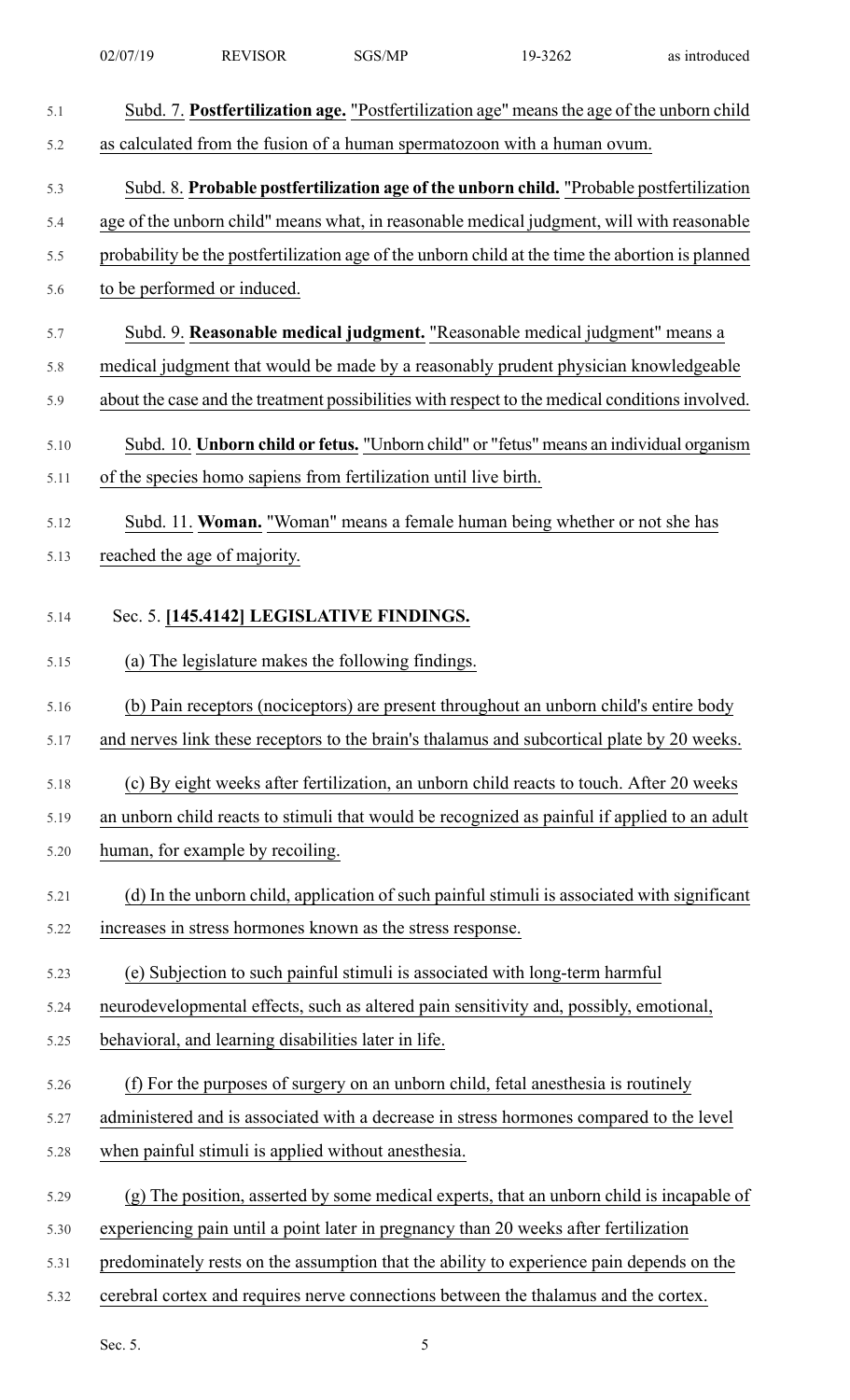| 6.1  | However, recent medical research and analysis, especially since 2007, provides strong            |
|------|--------------------------------------------------------------------------------------------------|
| 6.2  | evidence for the conclusion that a functioning cortex is not necessary to experience pain.       |
| 6.3  | (h) Substantial evidence indicates that children born missing the bulk of the cerebral           |
| 6.4  | cortex, those with hydranencephaly, nevertheless experience pain.                                |
|      |                                                                                                  |
| 6.5  | (i) In adults, stimulation or ablation of the cerebral cortex does not alter pain perception,    |
| 6.6  | while stimulation or ablation of the thalamus does.                                              |
| 6.7  | (j) Substantial evidence indicates that structures used for pain processing in early             |
| 6.8  | development differ from those of adults, using different neural elements available at specific   |
| 6.9  | times during development, such as the subcortical plate, to fulfill the role of pain processing. |
| 6.10 | (k) The position asserted by some medical experts, that the unborn child remains in a            |
| 6.11 | coma-like sleep state that precludes the unborn child experiencing pain is inconsistent with     |
| 6.12 | the documented reaction of unborn children to painful stimuli and with the experience of         |
| 6.13 | fetal surgeons who have found it necessary to sedate the unborn child with anesthesia to         |
| 6.14 | prevent the unborn child from thrashing about in reaction to invasive surgery.                   |
| 6.15 | (1) Consequently, there is substantial medical evidence that an unborn child is capable          |
| 6.16 | of experiencing pain by 20 weeks after fertilization.                                            |
|      |                                                                                                  |
| 6.17 | (m) It is the purpose of the state to assert a compelling state interest in protecting the       |
| 6.18 | lives of unborn children from the stage at which substantial medical evidence indicates that     |
| 6.19 | they are capable of feeling pain.                                                                |
|      |                                                                                                  |
| 6.20 | Sec. 6. [145.4143] DETERMINATION OF POSTFERTILIZATION AGE.                                       |
| 6.21 | Subdivision 1. Determination of postfertilization age. Except in the case of a medical           |
| 6.22 | emergency, no abortion shall be performed or induced or be attempted to be performed or          |
| 6.23 | induced unless the physician performing or inducing it has first made a determination of         |
| 6.24 | the probable postfertilization age of the unborn child or relied upon such a determination       |
| 6.25 | made by another physician. In making such a determination, the physician shall make those        |
| 6.26 | inquiries of the woman and perform or cause to be performed those medical examinations           |
| 6.27 | and tests that a reasonably prudent physician, knowledgeable about the case and the medical      |
| 6.28 | conditions involved, would consider necessary to perform in making an accurate diagnosis         |
| 6.29 | with respect to postfertilization age.                                                           |
| 6.30 | Subd. 2. Unprofessional conduct. Failure by any physician to conform to any                      |
| 6.31 | requirement of this section constitutes unprofessional conduct under section 147.091,            |
| 6.32 | subdivision 1, paragraph (k).                                                                    |
|      |                                                                                                  |
|      |                                                                                                  |
|      | Sec. 6.<br>6                                                                                     |

02/07/19 REVISOR SGS/MP 19-3262 as introduced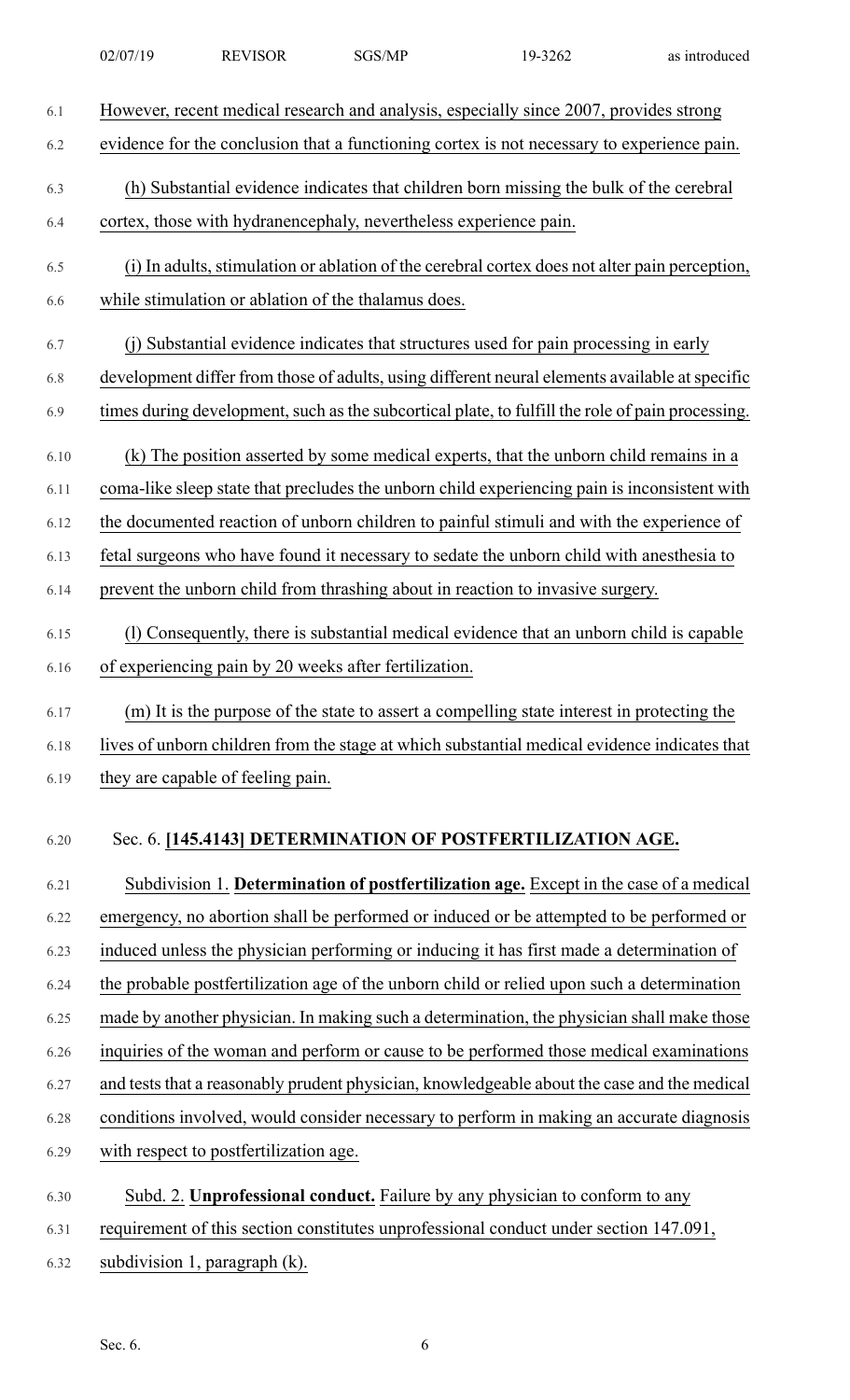## 7.1 Sec. 7. **[145.4144] ABORTION OF UNBORN CHILD OF 20 OR MORE WEEKS** 7.2 **POSTFERTILIZATION AGE PROHIBITED; CAPABLE OF FEELING PAIN.**

# 7.3 Subdivision 1. **Abortion prohibition; exemption.** No person shall perform or induce

7.4 or attempt to perform or induce an abortion upon a woman when it has been determined, 7.5 by the physician performing or inducing or attempting to perform or induce the abortion,

- 7.6 or by another physician upon whose determination that physician relies, that the probable
- 7.7 postfertilization age of the woman's unborn child is 20 or more weeks unless, in reasonable
- 7.8 medical judgment, she has a condition which so complicates her medical condition as to
- 7.9 necessitate the abortion of her pregnancy to avert her death or to avert serious risk of
- 7.10 substantial and irreversible physical impairment of a major bodily function, not including
- 7.11 psychological or emotional conditions. No such condition shall be deemed to exist if it is

7.12 based on a claim or diagnosis that the woman will engage in conduct which she intends to

7.13 result in her death or in substantial and irreversible physical impairment of a major bodily 7.14 function.

## 7.15 Subd. 2. **When abortion not prohibited.** When an abortion upon a woman whose 7.16 unborn child has been determined to have a probable postfertilization age of 20 or more 7.17 weeks is not prohibited by this section, the physician shall terminate the pregnancy in the 7.18 manner which, in reasonable medical judgment, provides the best opportunity for the unborn 7.19 child to survive unless, in reasonable medical judgment, termination of the pregnancy in 7.20 that manner would pose a greater risk either of the death of the pregnant woman or of the 7.21 substantial and irreversible physical impairment of a major bodily function, not including 7.22 psychological or emotional conditions, of the woman than would other available methods. 7.23 No such greater risk shall be deemed to exist if it is based on a claim or diagnosis that the 7.24 woman will engage in conduct which she intends to result in her death or in substantial and 7.25 irreversible physical impairment of a major bodily function.

### 7.26 Sec. 8. **[145.4145] ENFORCEMENT.**

7.27 Subdivision 1. **Criminal penalties.** A person who intentionally or recklessly performs 7.28 or induces or attempts to perform or induce an abortion in violation of sections 145.4141 7.29 to 145.4147 shall be guilty of a felony. No penalty may be assessed against the woman upon

- 7.30 whom the abortion is performed or induced or attempted to be performed or induced.
- 7.31 Subd. 2. **Civil remedies.** (a) A woman upon whom an abortion has been performed or 7.32 induced in violation of sections 145.4141 to 145.4147, or the father of the unborn child who 7.33 was the subject of such an abortion, may maintain an action against the person who performed 7.34 or induced the abortion in intentional or reckless violation of sections 145.4141 to 145.4147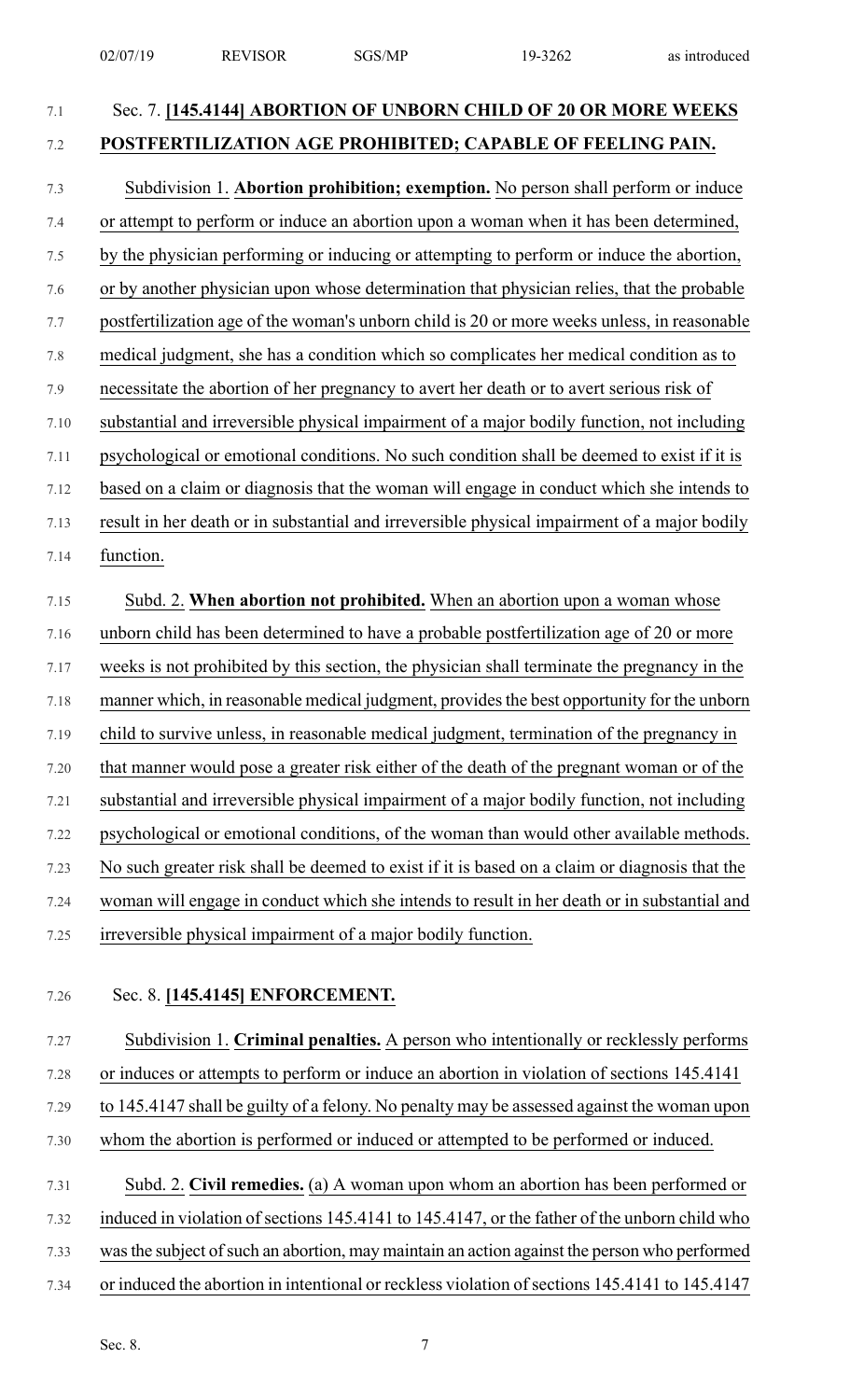| 02/07/19 | <b>REVISOR</b> | SGS/MP | 19-3262 | as introduced |
|----------|----------------|--------|---------|---------------|
|          |                |        |         |               |

- 8.1 for damages. A woman upon whom an abortion has been attempted in violation of sections 8.2 145.4141 to 145.4147 may maintain an action against the person who attempted to perform 8.3 or induce the abortion in an intentional or reckless violation of sections 145.4141 to 145.4147 8.4 for damages.
- 8.5 (b) A cause of action for injunctive relief against a person who has intentionally violated 8.6 sections 145.4141 to 145.4147 may be maintained by the woman upon whom an abortion
- 8.7 was performed or induced or attempted to be performed or induced in violation of sections
- 8.8 145.4141 to 145.4147; by a person who is the father of the unborn child subject to an
- 8.9 abortion, parent, sibling, or guardian of, or a current or former licensed health care provider
- 8.10 of, the woman upon whom an abortion has been performed or induced or attempted to be
- 8.11 performed or induced in violation of sections 145.4141 to 145.4147; by a county attorney
- 8.12 with appropriate jurisdiction; or by the attorney general. The injunction shall prevent the
- 8.13 abortion provider from performing or inducing or attempting to perform or induce further
- 8.14 abortions in this state in violation of sections 145.4141 to 145.4147.
- 8.15 (c) If judgment is rendered in favor of the plaintiff in an action described in this section, 8.16 the court shall also render judgment for reasonable attorney fees in favor of the plaintiff 8.17 against the defendant.
- 8.18 (d) If judgment is rendered in favor of the defendant and the court finds that the plaintiff's 8.19 suit was frivolous and brought in bad faith, the court shall also render judgment for reasonable 8.20 attorney fees in favor of the defendant against the plaintiff.
- 8.21 (e) No damages or attorney fees may be assessed against the woman upon whom an 8.22 abortion was performed or induced or attempted to be performed or induced except according 8.23 to paragraph (d).

## 8.24 Sec. 9. **[145.4146] PROTECTION OF PRIVACY IN COURT PROCEEDINGS.**

8.25 In every civil or criminal proceeding or action brought under the Pain-Capable Unborn 8.26 Child Protection Act, the court shall rule on whether the anonymity of a woman upon whom 8.27 an abortion has been performed or induced or attempted to be performed or induced shall 8.28 be preserved from public disclosure if she does not give her consent to such disclosure. The 8.29 court, upon motion or sua sponte, shall make such a ruling and, upon determining that her 8.30 anonymity should be preserved, shall issue orders to the parties, witnesses, and counsel and 8.31 shall direct the sealing of the record and exclusion of individuals from courtrooms or hearing 8.32 rooms to the extent necessary to safeguard her identity from public disclosure. Each such 8.33 order shall be accompanied by specific written findings explaining why the anonymity of 8.34 the woman should be preserved from public disclosure, why the order is essential to that